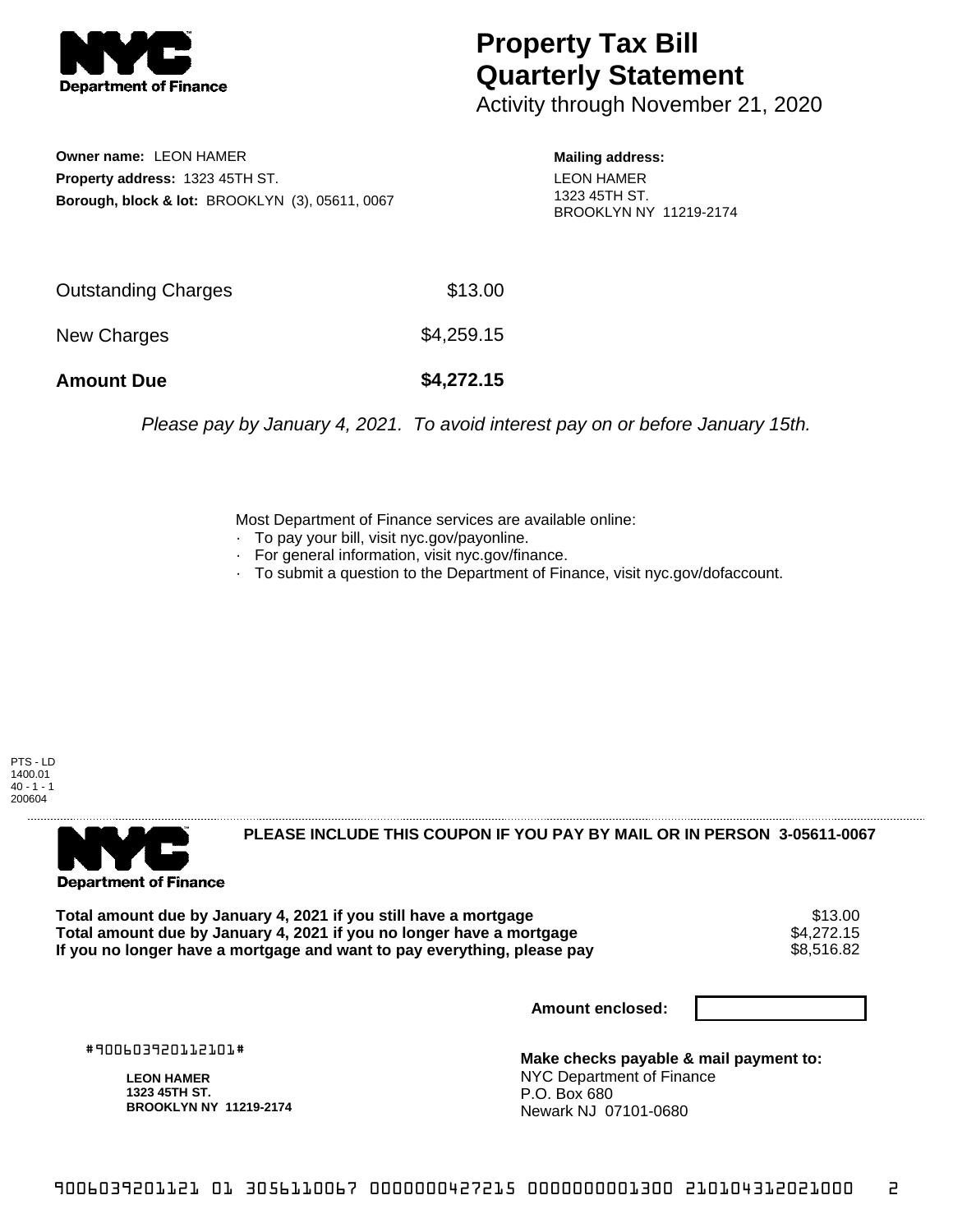

| <b>Billing Summary</b>                                                                                         | <b>Activity Date Due Date</b> |                     | <b>Amount</b> |
|----------------------------------------------------------------------------------------------------------------|-------------------------------|---------------------|---------------|
| Outstanding charges including interest and payments                                                            |                               |                     | \$13.00       |
| <b>Finance-Property Tax</b>                                                                                    |                               | 01/01/2021          | \$4,309.69    |
| <b>Adopted Tax Rate</b>                                                                                        |                               |                     | $$-50.54$     |
| <b>Total amount due</b>                                                                                        |                               |                     | \$4,272.15    |
| <b>Tax Year Charges Remaining</b>                                                                              | <b>Activity Date</b>          | <b>Due Date</b>     | Amount        |
| <b>Finance-Property Tax</b>                                                                                    |                               | 04/01/2021          | \$4,309.69    |
| <b>Adopted Tax Rate</b>                                                                                        |                               |                     | $$-50.54$     |
| Total tax year charges remaining                                                                               |                               |                     | \$4,259.15    |
| If you pay everything you owe by January 4, 2021, you would save:                                              |                               |                     | \$14.48       |
| How We Calculated Your Property Tax For July 1, 2020 Through June 30, 2021                                     |                               |                     |               |
|                                                                                                                |                               | <b>Overall</b>      |               |
| Tax class 1 - Small Home, Less Than 4 Families                                                                 |                               | <b>Tax Rate</b>     |               |
| Original tax rate billed                                                                                       |                               | 21.1670%            |               |
| New Tax rate                                                                                                   |                               | 21.0450%            |               |
| Estimated Market Value \$2,598,000                                                                             |                               |                     |               |
|                                                                                                                |                               |                     | <b>Taxes</b>  |
| <b>Billable Assessed Value</b>                                                                                 |                               | \$82,840            |               |
| <b>Taxable Value</b>                                                                                           |                               | \$82,840 x 21.0450% |               |
| <b>Tax Before Abatements and STAR</b>                                                                          |                               | \$17,433.68         | \$17,433.68   |
| Basic Star - School Tax Relief                                                                                 |                               | $$-1,410.00$        | $$-296.00**$  |
| Annual property tax                                                                                            |                               |                     | \$17,137.68   |
| Original property tax billed in June 2020                                                                      |                               |                     | \$17,238.76   |
| <b>Change In Property Tax Bill Based On New Tax Rate</b>                                                       |                               |                     | $$-101.08$    |
| ** This is your NYS STAR tax savings. For more information, please visit us at nyc.gov/finance or contact 311. |                               |                     |               |

Please call 311 to speak to a representative to make a property tax payment by telephone.

For information about the interest rate charged on late payments, visit nyc.gov/taxbill.

## **Home banking payment instructions:**

- 1. **Log** into your bank or online bill pay website.
- 2. **Add** the new payee: NYC DOF Property Tax. Enter your account number, which is your boro, block and lot, as it appears here: 3-05611-0067 . You may also need to enter the address for the Department of Finance. The address is P.O. Box 680, Newark NJ 07101-0680.
- 3. **Schedule** your online payment using your checking or savings account.

## **Did Your Mailing Address Change?**

If so, please visit us at **nyc.gov/changemailingaddress** or call **311.**

When you provide a check as payment, you authorize us either to use information from your check to make a one-time electronic fund transfer from your account or to process the payment as a check transaction.